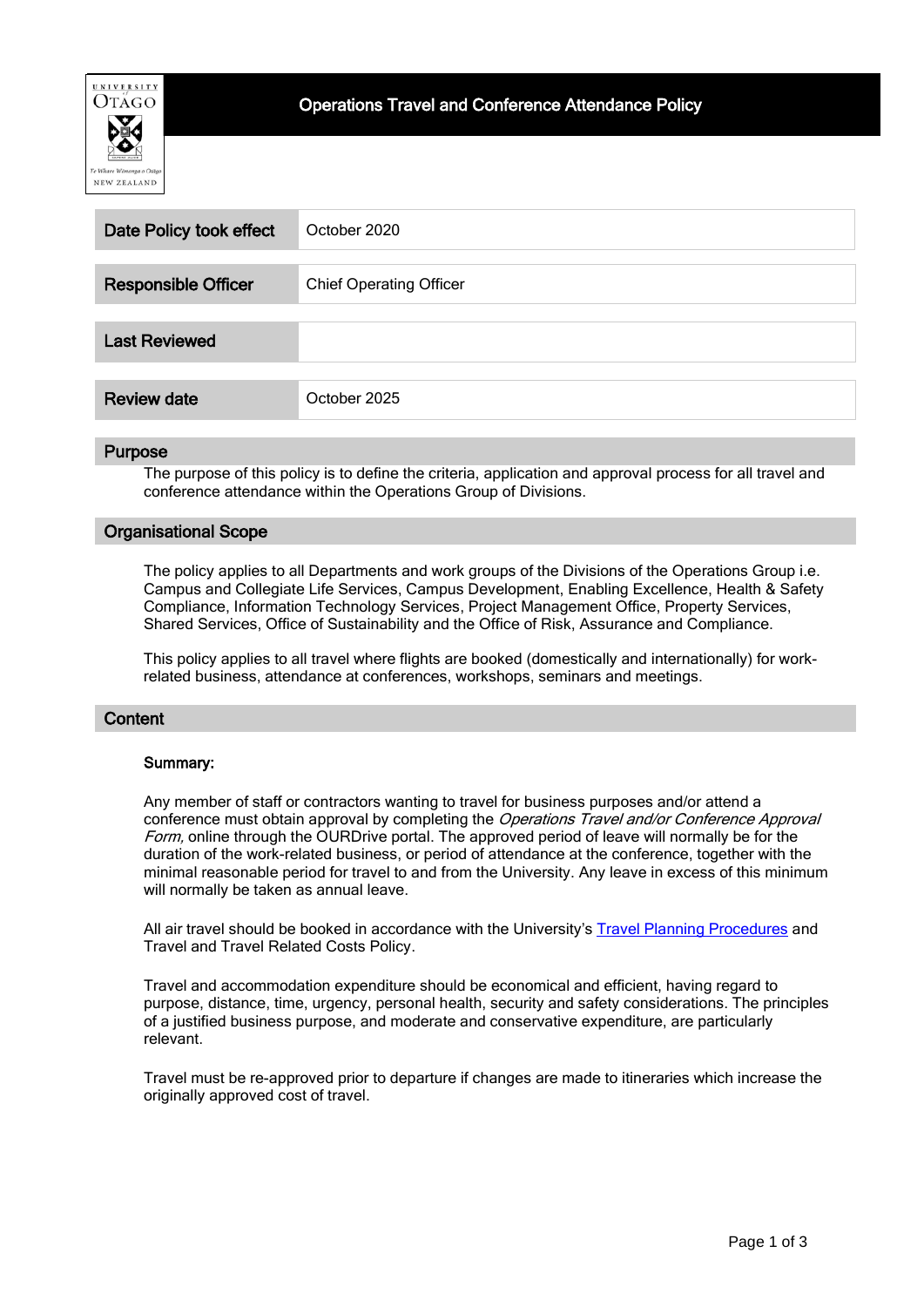## Approval Process:

Applications for travel and/or conference attendance must be made before any flights or travel expenses are booked. Applications must be made using the *Operations Travel and/or Conference* Approval online form, which must include details of:

#### For domestic or international travel for business purposes:

- The location of meeting, site visit, business being undertaken.
- Date/s of absence.
- Purpose and justification for travel.
- Itinerary detail if visiting multiple locations and groups.
- Estimate of flights, accommodation, and travel costs.

#### For domestic or international conference attendance and travel:

- The name and venue of conference.
- Dates of absence.
- Purpose of attendance at the conference.
- How the applicant intends to utilise and share learnings from the conference or course.
- Estimate of flights, accommodation, registration, and travel costs.

#### Required Approvals:

Attendance and funding for all domestic travel (where flights are booked), international travel and conference attendance must be approved by Divisional Heads and the Chief Operating Officer, on the recommendation of the staff member's line manager.

Attendance and funding for all travel and conference attendance for Directors within the Operations Group of Divisions, will be approved by the Chief Operating Officer.

#### Required Criteria:

- 1. Does attendance at the conference align to the Operations Group Strategic Priority Plan?
- 2. Has the staff member attending achieved a suitable PDR outcome? A minimum of 'meeting expectations' and preferably 'exceeding expectations' is required.
- 3. Has attendance at this conference been identified within the staff member's PDR/Professional Development Planning for the coming year?

#### Additional Guidelines:

- 1. As a general rule, only one staff member from an Operations Division or department should attend the same conference.
- 2. Attendance at a conference (unless speaking or presenting) should be limited to once annually.
- 3. Prior to conference attendance, the manager and staff member attending should agree to a set of expectations (these might include the following):
	- An agreed set of learning outcomes/reasons for attendance.
	- Any specific connections/relationships/information/compliance or regulatory elements that are to be sought.
- 4. Post-conference, the staff member who attended will lead a structured 'teach- back' session with their team to share learnings from the conference and explore and encourage wider opportunities to share this learning in the Operations Group.